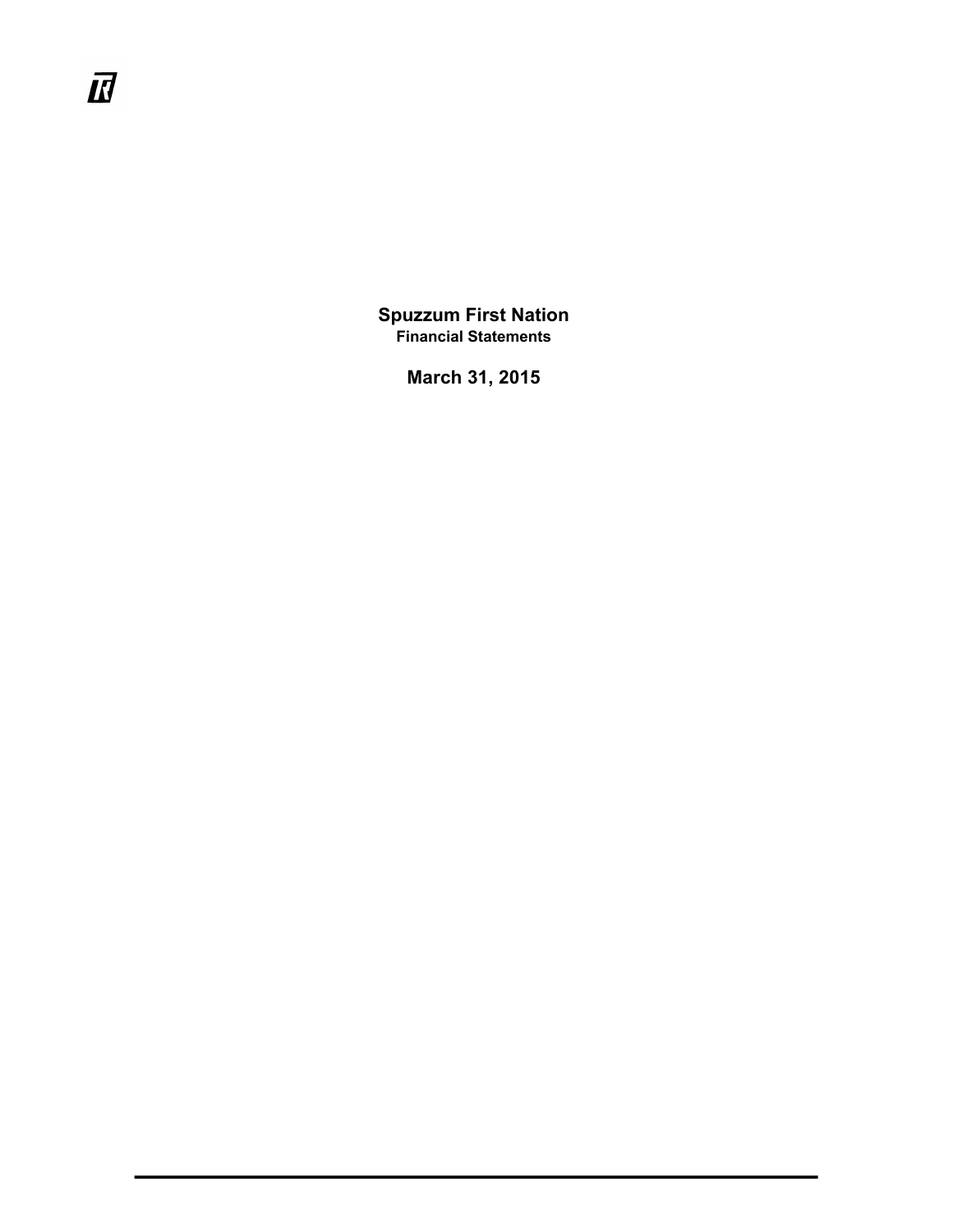# **Spuzzum First Nation INDEX TO THE FINANCIAL STATEMENTS**

**For the year ended March 31, 2015**

#### **Management's Responsibility for Financial Reporting Auditor's Report**

#### **SUMMARY FINANCIAL STATEMENTS**

| <b>Summary Statement of Financial Position</b> |
|------------------------------------------------|
| <b>Summary Statement of Operations</b>         |
| Consolidated Statement of Changes in Net Deb   |
| <b>Summary Statement of Cash Flows</b>         |
| Notes to Financial Statements                  |

Statement 1 Statement 2 consolidated Statement 3 Statement 4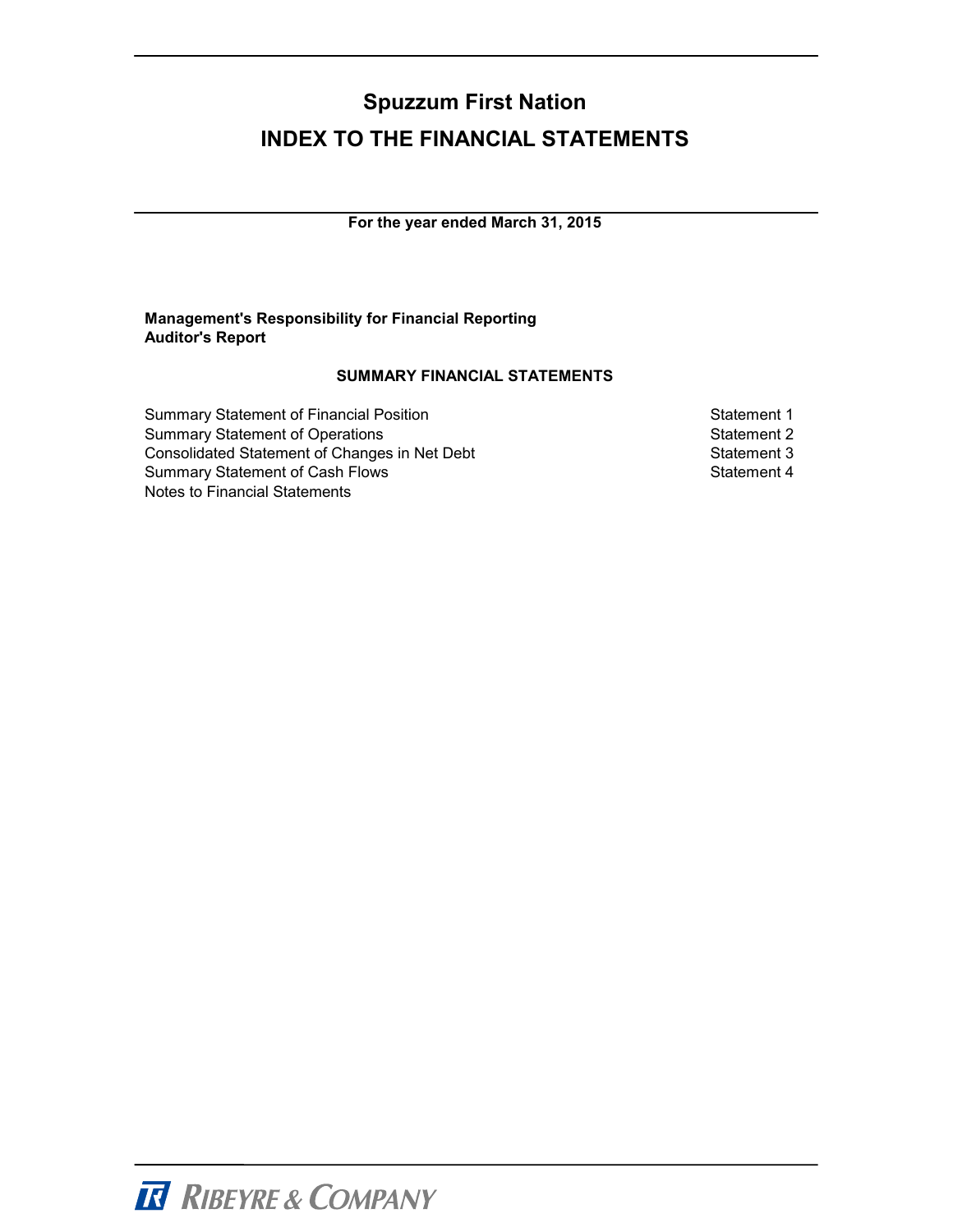#### **Spuzzum First Nation March** 31, **2015**

#### **MANAGEMENT'S RESPONSIBILITY FOR FINANCIAL REPORTING**

The accompanying financial statements for the Spuzzum First Nation and all the information in this annual report are the responsibility of management and have been approved by Council.

The financial statements have been prepared in conformity with Canadian generally accepted accounting principles as defined by the Public Sector Accounting and Auditing Handbook and the Canadian Institute of Chartered Accountants Handbook and where appropriate, include amounts that are based on management's best estimates and judgments. Management has established internal control systems to ensure that the financial information is objective and reliable and that the Spuzzum First Nation assets are appropriately accounted for and adequately safeguarded.

The financial statements have been audited by the independent auditor, Ribeyre & Company, whose report outlines the scope of their opinion on the financial statements.

Council carries out its responsibility for the financial statements through the Office of Chief and Council, which is comprised of a quorum of council. Council meets with the auditors to satisfy themselves on the adequacy of internal control and to review the financial statements and auditors' report.

Council reviewed the audited financial statements with the external auditors before making recommendations for presentation to the band membership.

Chief

aas Shomquet Councillor

Councillor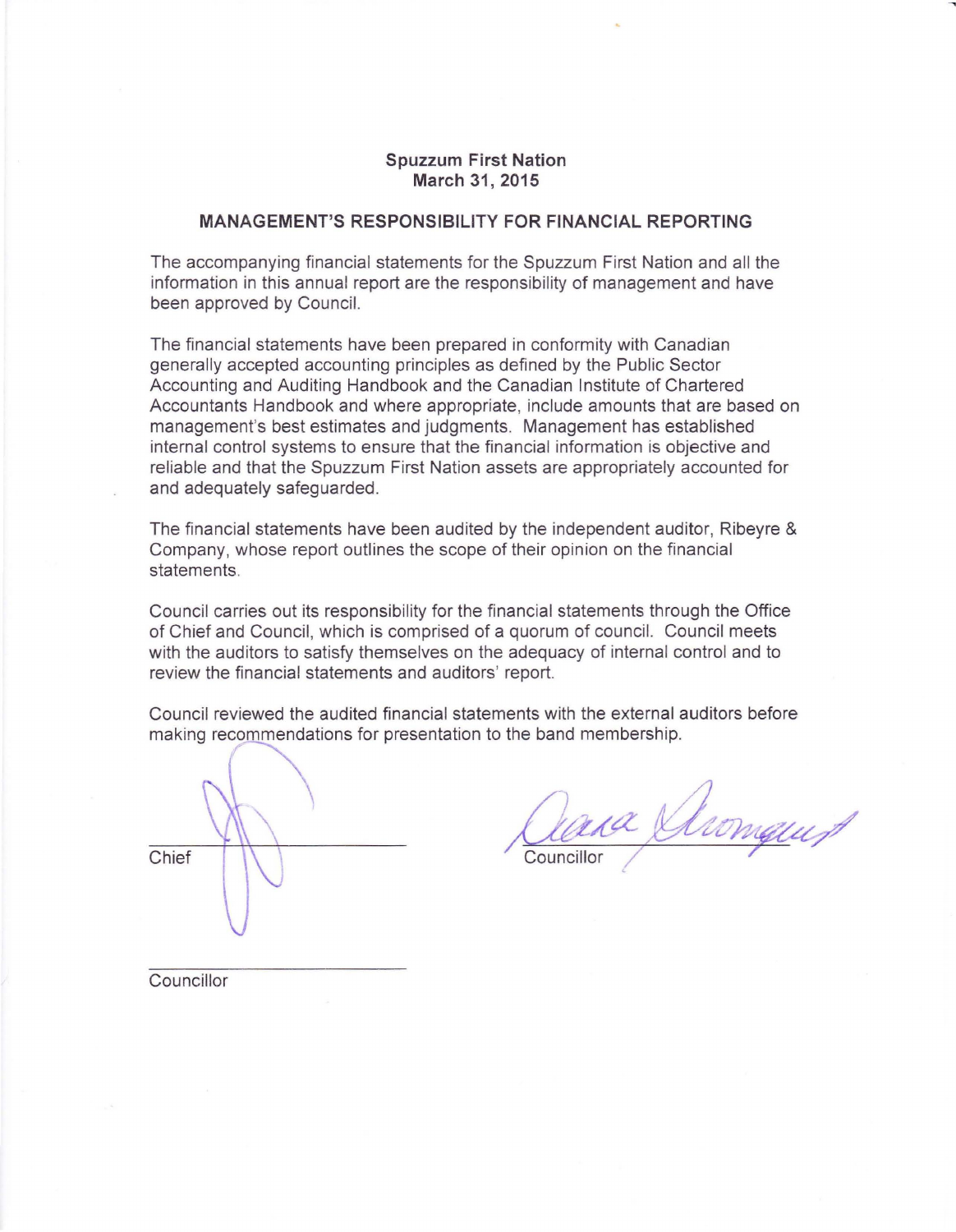

**Chartered Accountants**  #303 – 2071 Kingsway Avenue Bus: 604 945-3639 Port Coquitlam, B.C.V3C 6N2 Fax: 604 942-2834

\* Ted Ribeyre Ltd. operating as

# **INDEPENDENT AUDITOR'S REPORT**

#### To: The Members of the Spuzzum First Nation

#### **Report on the Financial Statements**

We have audited the accompanying financial statements of the Spuzzum First Nation, which comprise the summary statement of financial position as at March 31, 2015, and the summary statement of operations, summary statement of change in net debt, summary statement of cash flows for the year then ended, and a summary of significant accounting policies and other explanatory information.

#### *Management's Responsibility for the Financial Statements*

Management is responsible for the preparation and fair presentation of these financial statements in accordance with Canadian generally accepted accounting principles, and for such internal control as management determines is necessary to enable the preparation of financial statements that are free from material misstatement, whether due to fraud or error.

#### *Auditor's Responsibility*

Our responsibility is to express an opinion on these financial statements based on our audit. We conducted our audit in accordance with Canadian generally accepted auditing standards. Those standards require that we comply with ethical requirements and plan and perform the audit to obtain reasonable assurance about whether the financial statements are free from material misstatement.

An audit involves performing procedures to obtain audit evidence about the amounts and disclosures in the financial statements. The procedures selected depend on the auditor's judgment, including the assessment of the risks of material misstatement of the financial statements, whether due to fraud or error. In making those risk assessments, the auditor considers internal control relevant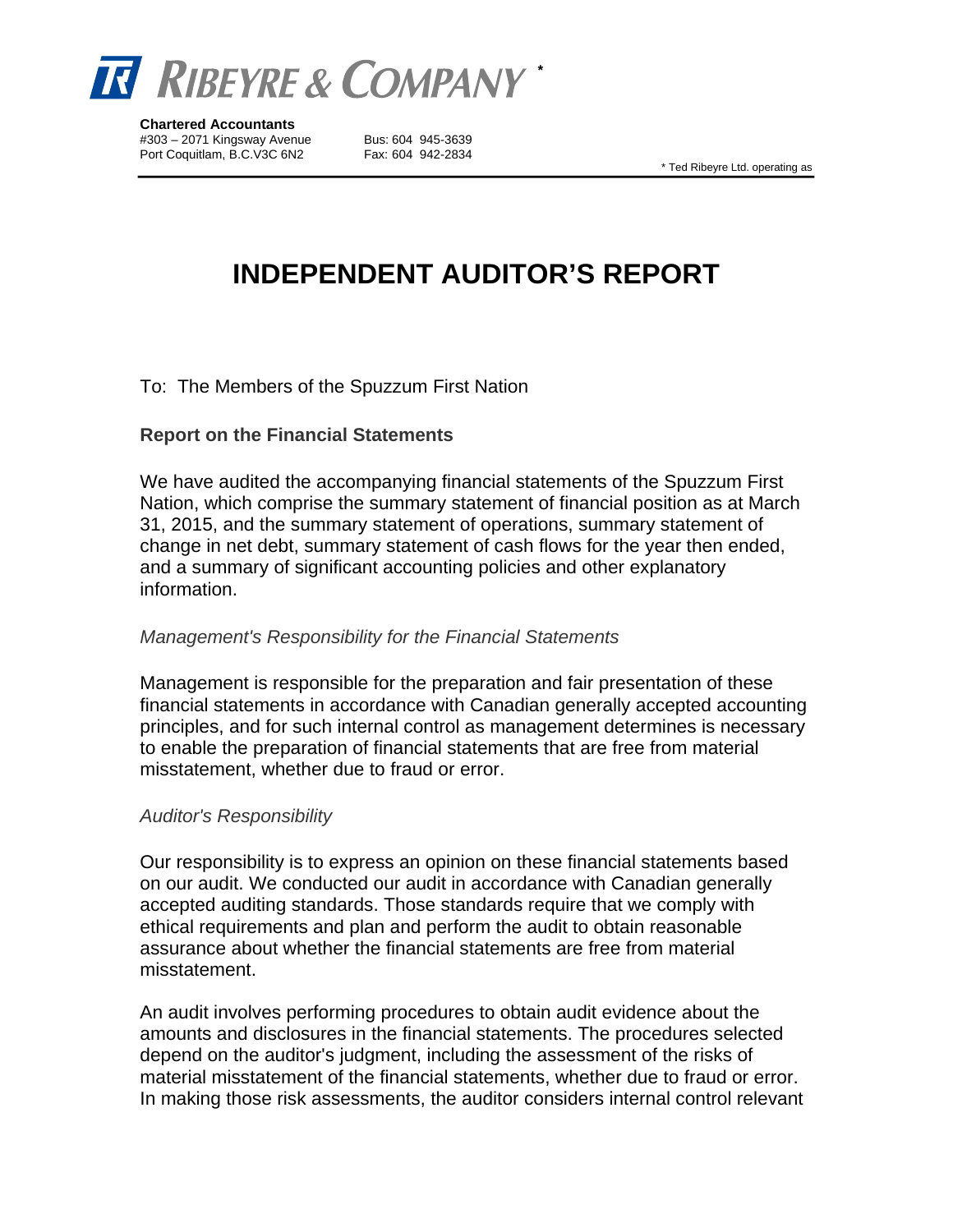to the entity's preparation and fair presentation of the financial statements in order to design audit procedures that are appropriate in the circumstances, but not for the purpose of expressing an opinion on the effectiveness of the entity's not for the purpose of expressing an opinion on the effectiveness of the e<br>internal control. An audit also includes evaluating the appropriateness of accounting policies used and the reasonableness of accounting estimates made accounting policies used and the reasonableness of accounting estimates made by management, as well as evaluating the overall presentation of the financial<br>statements. statements.

We believe that the audit evidence we have obtained is sufficient and appropriate to provide a basis for our audit opinion.

Opinion Opinion

In our opinion, the financial statements present fairly, in all material respects, the financial position of Spuzzum First Nation as at March 31, 2015, and its financial performance and its cash flows for the year then ended in accordance with Canadian generally accepted accounting principles. Canadian generally accepted accounting principles.<br>Port Coquitlam, B.C.<br>July 14, 2015 **Chartered Accountants** 

Port Coquitlam, B.C. July 14, 2015

Chartered Accountants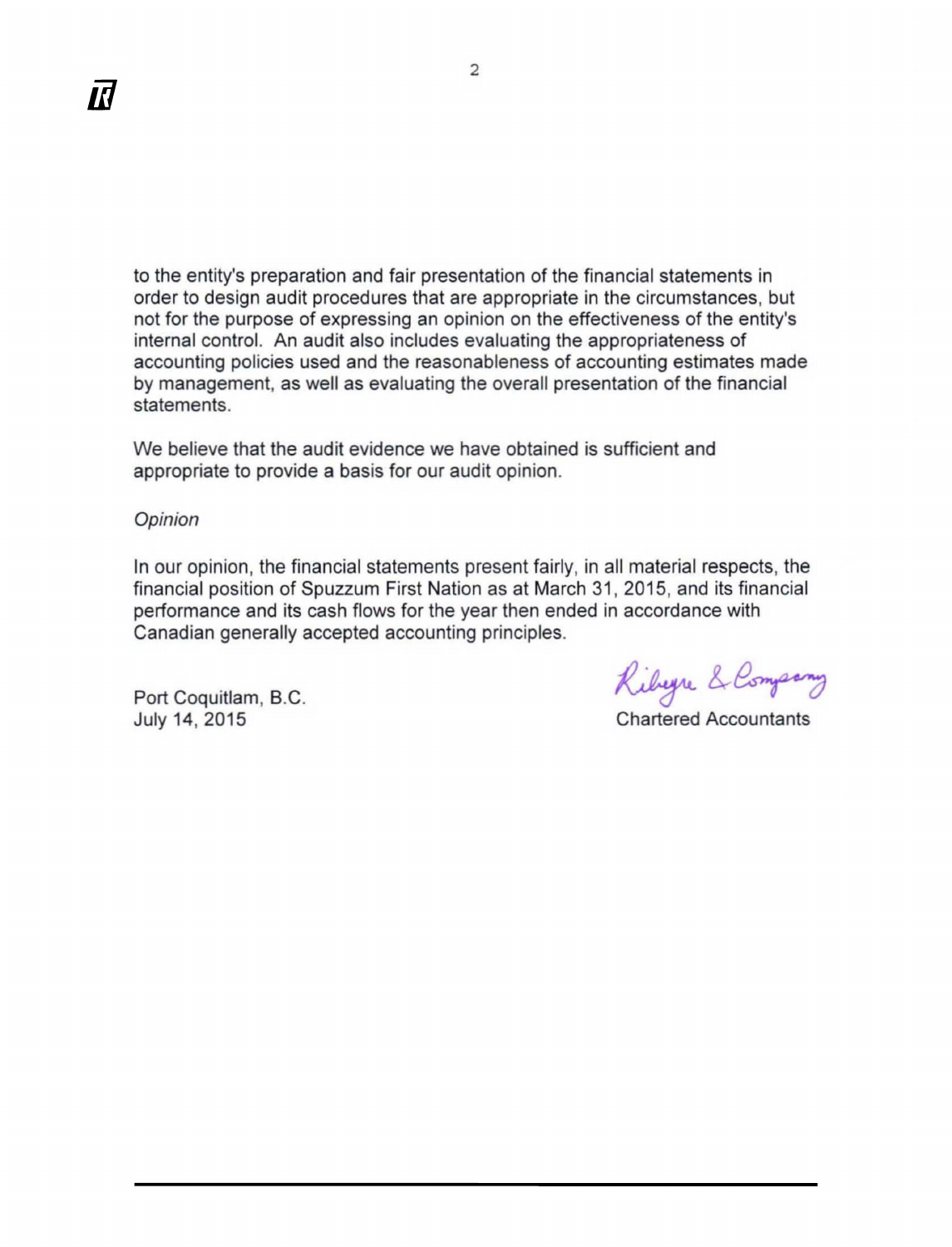# **SUMMARY STATEMENT OF FINANCIAL POSITION**

| As at March 31, 2015                  |                 | <b>Statement 1</b> |
|---------------------------------------|-----------------|--------------------|
|                                       | 2015            | 2014               |
| <b>Financial assets</b>               |                 |                    |
| Cash                                  | \$<br>425,061   | \$<br>69,477       |
| Restricted cash                       | 75,698          | 52,019             |
| Accounts receivable - Note 3          | 87,437          | 77.558             |
| Investments - Note 4                  | 15,975          | 15,975             |
| Trust moneys - Note 5                 | 708,409         | 691,113            |
| <b>Total financial assets</b>         | 1,312,580       | 906,142            |
| <b>Liabilities</b>                    |                 |                    |
| Accounts payable and accrued expenses | 184,010         | 118,651            |
| Long-term debt - Note 6               | 68,569          | 80,071             |
| <b>Total liabilities</b>              | 252,579         | 198,722            |
| <b>Net financial assets</b>           | 1,060,001       | 707,420            |
| <b>Non-financial assets</b>           |                 |                    |
| Prepaid expenses                      | 7,494           | 9,506              |
| Tangible capital assets - Note 7      | 1,231,274       | 941,548            |
| <b>Total non-financial assets</b>     | 1,238,768       | 951,054            |
| <b>Accumulated surplus - Note 8</b>   | \$<br>2,298,769 | \$<br>1,658,474    |

*See accompanying notes*

On behalf of Band Council:

Chief

ana Shomquit Councillor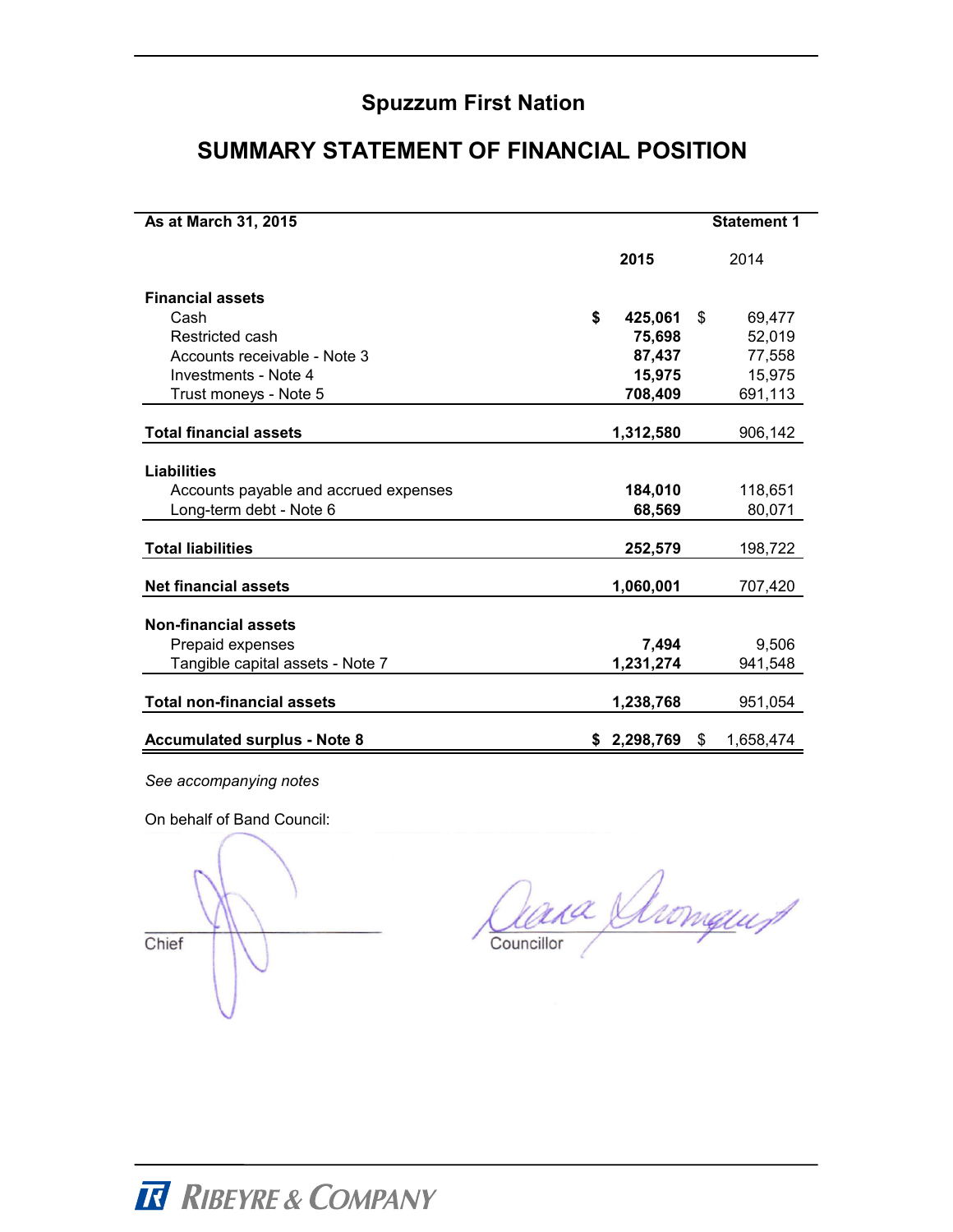# **SUMMARY STATEMENT OF OPERATIONS**

| For the year ended March 31, 2015                  |                |             | <b>Statement 2</b> |
|----------------------------------------------------|----------------|-------------|--------------------|
|                                                    | <b>Budget</b>  | 2015        | 2014               |
| <b>Revenue</b>                                     |                |             |                    |
| <b>Operating Fund</b>                              |                |             |                    |
| Aboriginal Affairs and Northern Development Canada | \$1,038,228    | \$1,125,158 | \$<br>709,073      |
| Nlaka'pamux Nation Tribal Council                  | 588,463        | 601,998     | 113,627            |
| Fraser Thompson Indian Services Society            | 96,469         | 82,934      | 83,478             |
| <b>First Nation Education Steering Committee</b>   | 35,670         | 35,670      | 4,757              |
| Sto:Lo Tribal Council                              | 14,136         | 19,198      | 25,062             |
| Property tax revenue                               | 38,251         | 38,477      | 38,837             |
| Rental revenue                                     | 22,219         | 18,702      | 28,508             |
| <b>Administration fees</b>                         | $\blacksquare$ | 37,560      | 6,352              |
| New Relationship Trust                             | 25,000         | 25,000      |                    |
| Investment income                                  | 571            | 2,902       | 52,403             |
| Other                                              | 73,507         | 24,325      | 24,694             |
| <b>Social Housing Fund</b>                         | 23,563         | 23,012      | 25,858             |
| <b>Trust Fund</b>                                  |                | 17,296      | 19,731             |
|                                                    |                |             |                    |
|                                                    | 1,956,077      | 2,052,232   | 1,132,380          |
| <b>Expenditure</b><br><b>Operating Fund</b>        |                |             |                    |
| Band government                                    | 567,000        | 79,400      | 227,026            |
| Social development                                 | 69,694         | 91,192      | 90,183             |
| Economic development                               | 24,464         | 85,244      | 51,332             |
| Education and training                             | 250,301        | 261,209     | 226,899            |
| Health programs                                    | 32,928         | 32,928      | 40,699             |
| Community infrastructure                           | 100,473        | 100,473     | 108,271            |
| Capital projects                                   | 588,030        | 551,149     | 105,205            |
| Depreciation                                       |                | 164,664     | 233,573            |
| <b>Social Housing Fund</b>                         | 25,194         | 27,166      | 33,430             |
|                                                    | 1,658,084      | 1,393,425   | 1,116,618          |
| <b>Annual surplus</b>                              | 297,993        | 658,807     | 15,762             |
| Accumulated surplus, beginning of year             |                | 1,658,474   | 1,646,078          |
| Recoveries                                         |                | (18, 512)   | (3,366)            |
| Accumulated surplus, end of year                   |                | \$2,298,769 | \$1,658,474        |

*See accompanying notes*

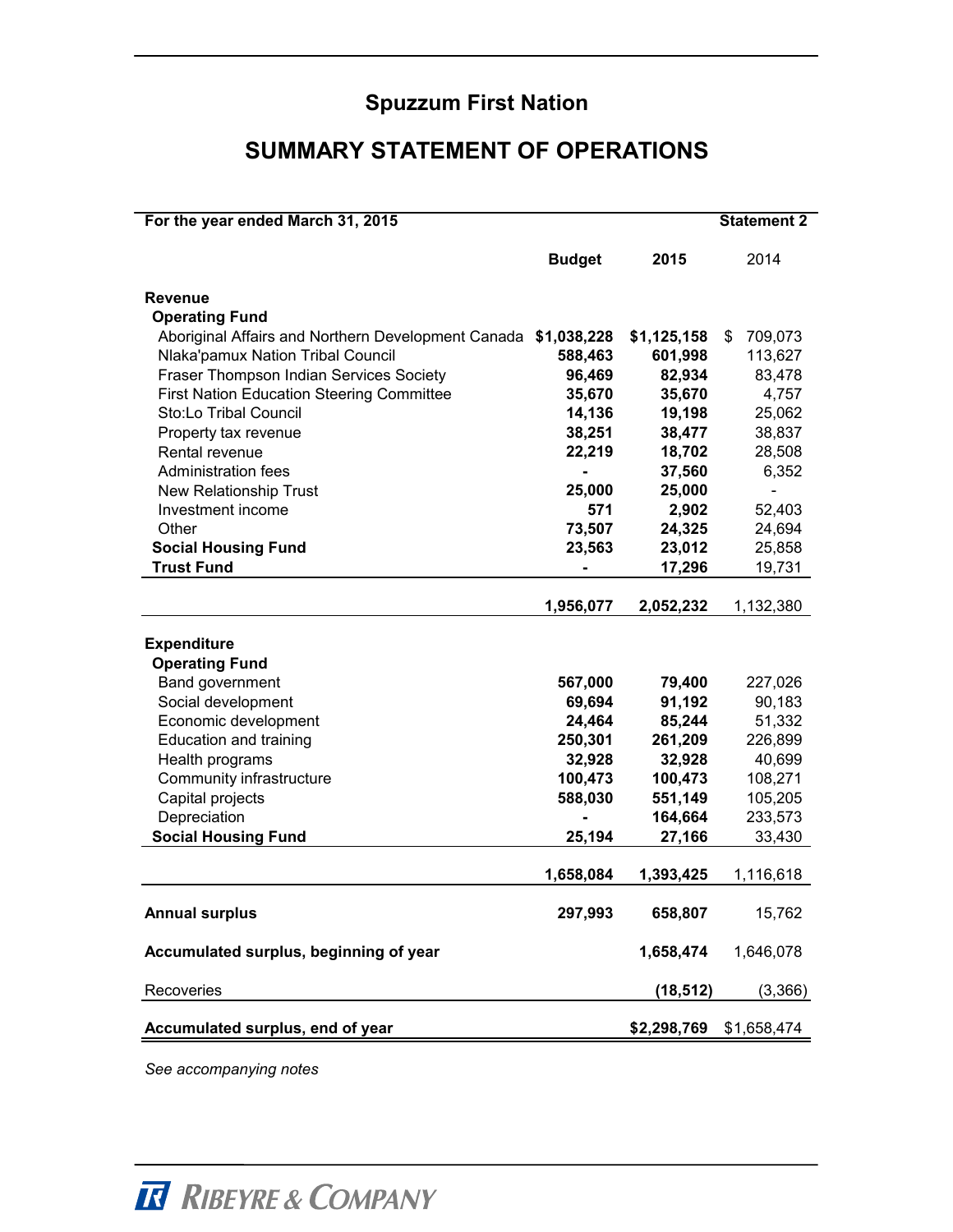# **CONSOLIDATED STATEMENT OF CHANGE IN NET SURPLUS**

| For the year ended March 31, 2015                                                                                       |                       |    | <b>Statement 3</b> |
|-------------------------------------------------------------------------------------------------------------------------|-----------------------|----|--------------------|
|                                                                                                                         | 2015                  |    | 2014               |
| <b>Annual (deficit) surplus</b>                                                                                         | \$<br>658,807         | \$ | 15,762             |
| Recoveries in the year                                                                                                  | (18, 512)             |    | (3,366)            |
|                                                                                                                         | 640,295               |    | 12,396             |
| Changes in tangible capital assets<br>Acquisition of tangible capital assets<br>Amortization of tangible capital assets | (465, 892)<br>176,166 |    | (9,900)<br>243,500 |
|                                                                                                                         | (289,726)             |    | 233,600            |
| Changes in other non-financial assets<br>Use of prepaid asset - net                                                     | 2,012                 |    | (9,506)            |
|                                                                                                                         | 2,012                 |    | (9,506)            |
| Increase in net financial assets                                                                                        | 352,581               |    | 236,490            |
| Net financial assets, beginning of year                                                                                 | 707,420               |    | 470,930            |
| Net financial assets, end of year                                                                                       | \$1,060,001           | S  | 707,420            |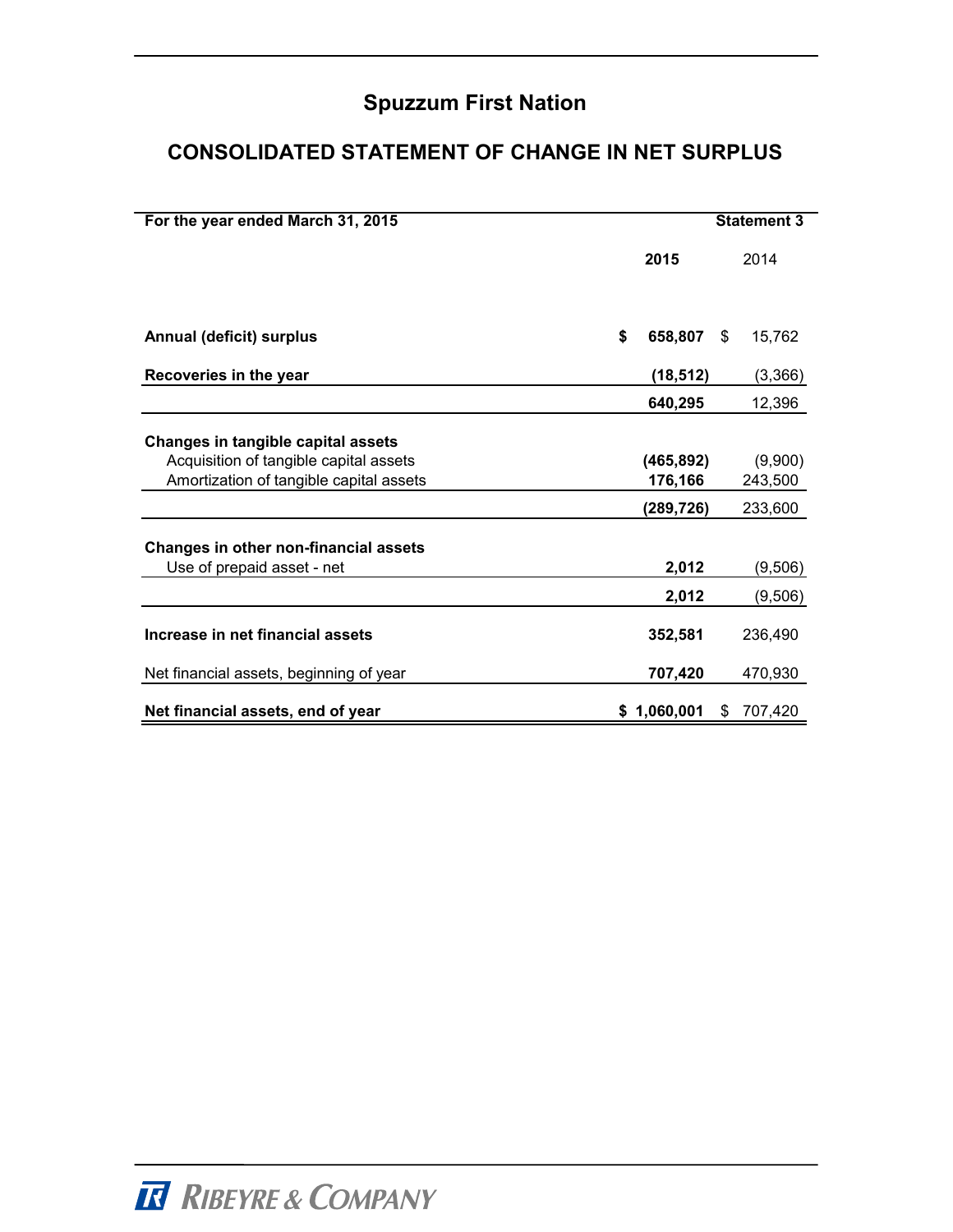### **SUMMARY STATEMENT OF CASH FLOWS**

| For the year ended March 31, 2015          | <b>Statement 4</b>       |    |                    |  |  |
|--------------------------------------------|--------------------------|----|--------------------|--|--|
|                                            |                          |    |                    |  |  |
|                                            | 2015                     |    | 2014               |  |  |
| <b>OPERATING ACTIVITIES</b>                |                          |    |                    |  |  |
| Funding surplus                            | \$<br>658,807            | \$ | 15,762             |  |  |
| Less:                                      |                          |    |                    |  |  |
| Recoveries                                 | (18, 512)                |    | (3,366)            |  |  |
| Net change in Band Members' Equity         | 640,295                  |    | 12,396             |  |  |
| Items not involving cash:                  |                          |    |                    |  |  |
| Depreciation of capital equity assets      | 164,664                  |    | 233,573            |  |  |
| Depreciation of Social Housing Fund assets | 11,502                   |    | 9,927              |  |  |
| Revenues earned in Trust Fund              | (17, 296)                |    | (19, 731)          |  |  |
| Changes in non-cash working capital items  | 57,492                   |    | (182, 952)         |  |  |
| Cash provided by operating activities      | 856,657                  |    | 53,213             |  |  |
| <b>INVESTING ACTIVITIES</b>                |                          |    |                    |  |  |
| Purchase of fixed assets                   |                          |    |                    |  |  |
| Cash used in investing activities          | (465, 892)<br>(465, 892) |    | (9,900)<br>(9,900) |  |  |
|                                            |                          |    |                    |  |  |
| <b>FINANCING ACTIVITIES</b>                |                          |    |                    |  |  |
| Repayment of long-term debt                | (11, 502)                |    | (11, 169)          |  |  |
| Cash used in financing activities          | (11, 502)                |    | (11, 169)          |  |  |
|                                            |                          |    |                    |  |  |
| Increase in cash during the year           | 379,263                  |    | 32,144             |  |  |
| Cash, beginning of year                    | 121,496                  |    | 89,352             |  |  |
| Cash, end of year                          | \$<br>500,759            | \$ | 121,496            |  |  |
|                                            |                          |    |                    |  |  |
|                                            |                          |    |                    |  |  |
| Represented by:<br>Cash                    | \$<br>425,061            | \$ | 69,477             |  |  |
| Restricted cash                            | 75,698                   |    | 52,019             |  |  |
|                                            |                          |    |                    |  |  |
|                                            | \$<br>500,759            | \$ | 121,496            |  |  |

*See accompanying notes*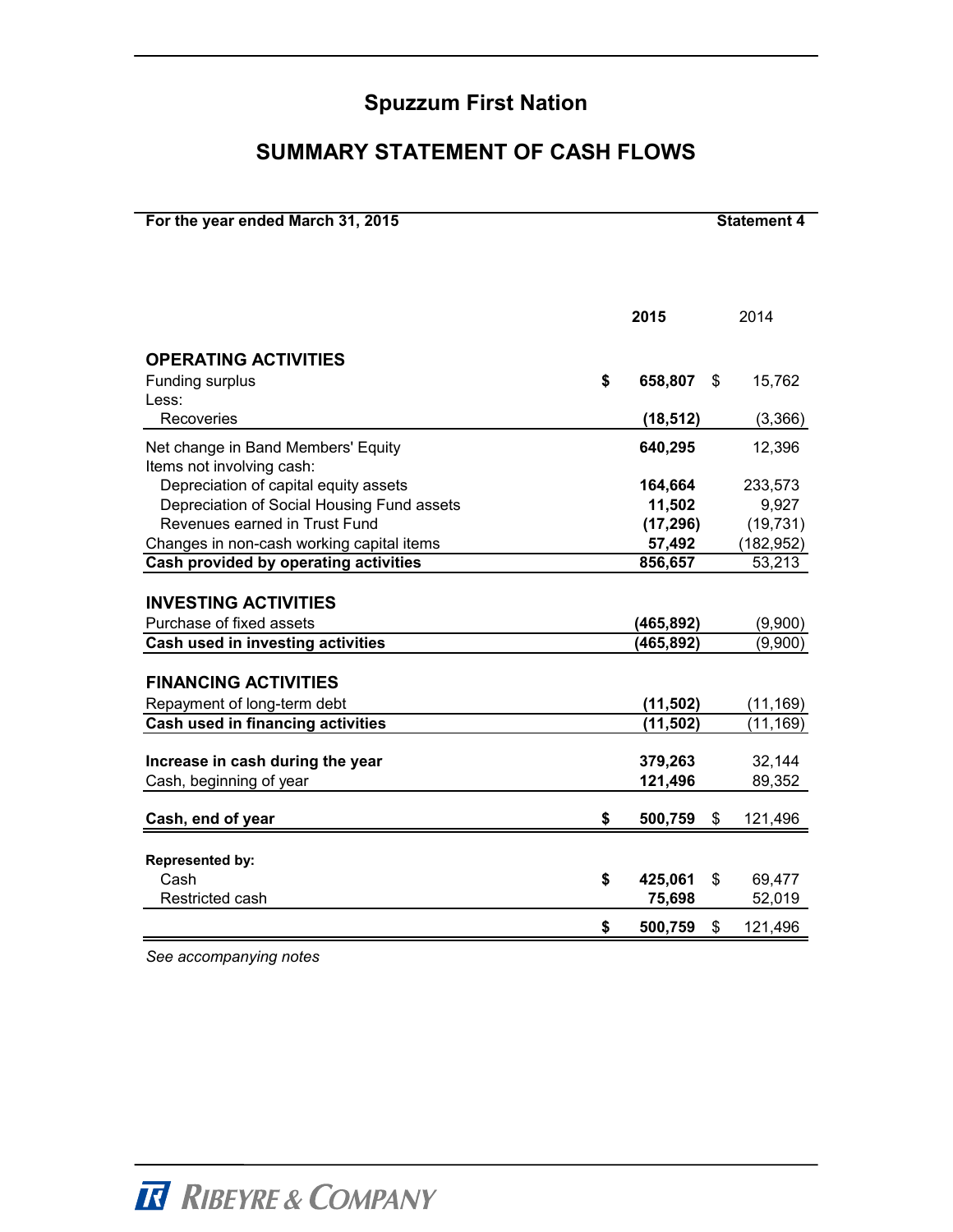### **NOTES TO FINANCIAL STATEMENTS**

**March 31, 2015**

**See Auditor's Report**

#### **1. BASIS OF PRESENTATION AND SIGNIFICANT ACCOUNTING POLICIES**

These summary financial statements have been prepared in accordance with Canadian generally accepted accounting principles for local government entities, as defined in the CICA Public Sector Accounting and Auditing Handbook, which encompasses the following principles.

#### **a) Fund accounting**

The Spuzzum First Nation uses fund accounting procedures which result in a self-balancing set of accounts for each fund established by legal, contractual or voluntary actions. The various funds have been amalgamated for the purpose of presentation in the summary financial statements. Details of the operations of each fund are set out in the supplementary schedules. The Spuzzum First Nation maintains the following funds:

- The Operating Fund which reports the general activities of the Nation administration.
- The Trust Fund which reports on trust funds owned by the Nation and held by a third party.
- The Social Housing Fund which reports on the housing activities related to CMHC funded housing.

#### **b) Reporting entity and principles of financial reporting**

The Spuzzum First Nation reporting entity includes the Spuzzum First Nation government and all related entities which are accountable to the Nation and are either owned or controlled by the Nation.

These financial statements consolidate the assets, liabilities and results of operation for the following entities which use accounting principles which lend themselves to consolidation:

- Operating Fund
- Trust Fund
- Social Housing Fund

All inter-entity balances have been eliminated on consolidation, but in order to present the results of operations for each specific fund, transactions amongst funds have not necessarily been eliminated on the individual schedules.

#### **c) Investments in non-controlled entities**

Long-term investments in non-controlled entities are recorded at the lower of cost or net realizable value.

#### **d) Cash and/or cash equivalents**

Cash equivalents include short-term highly liquid investments with a term to maturity of 90 days or less at acquisition.

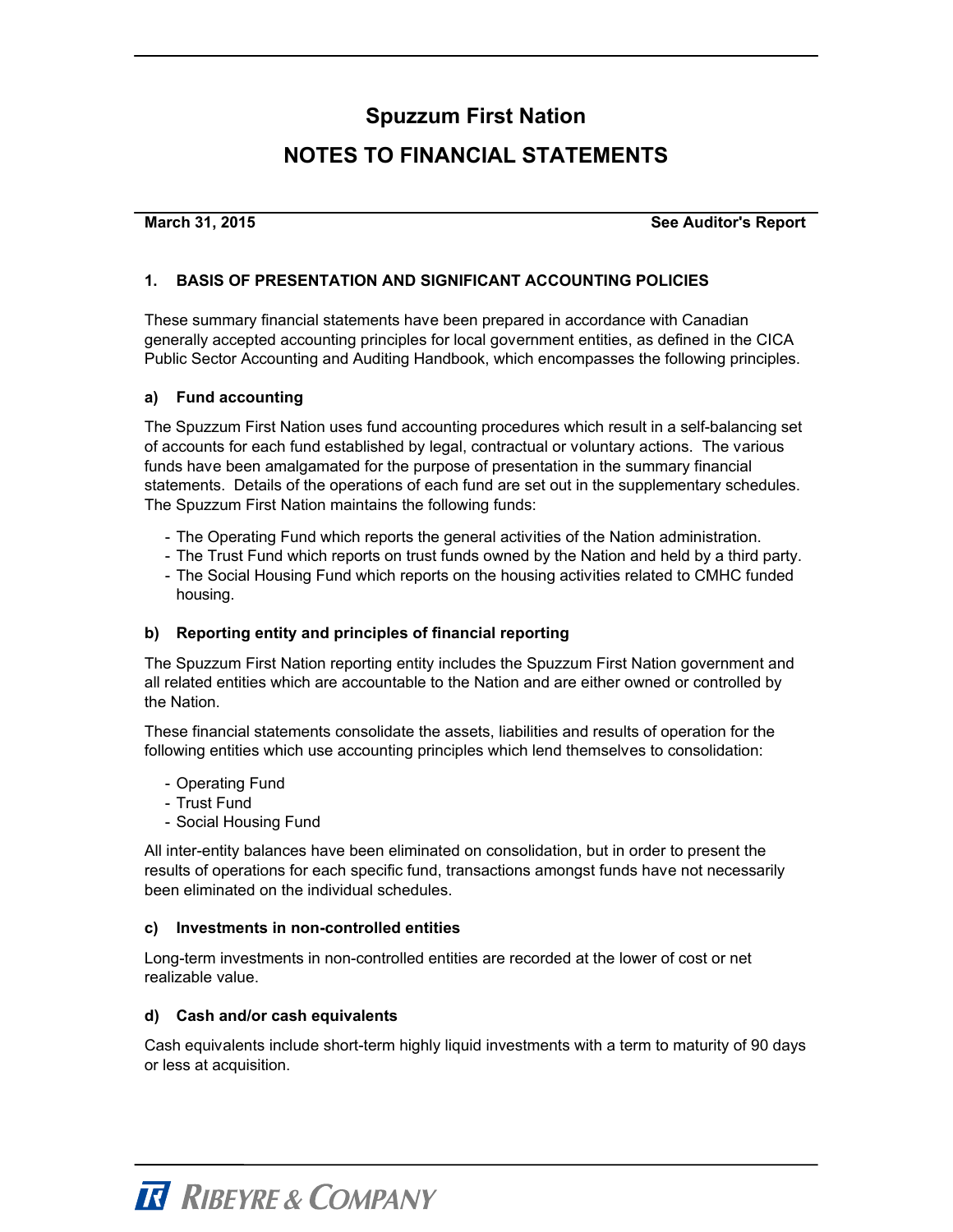### **NOTES TO FINANCIAL STATEMENTS**

**March 31, 2015**

**See Auditor's Report**

#### **1. Continued…**

#### **e) Restricted cash**

Restricted cash represents amounts reserved either internally or by statute for specific future purposes.

#### **f) Deferred Revenue**

Deferred revenue represents grants and other fees which have been collected, but for which the related expenses or services have yet to be incurred or performed. These amounts will be recognized as revenues in the fiscal year in which the services are performed or related expenditures incurred.

#### **g) Tangible capital assets**

Tangible capital assets are valued at either cost or estimated cost and recorded in the Operating Fund. Items over \$3,000 are capitalized.

The acquisition costs of tangible capital assets and payments on capital debt, which are not funded from capital financing sources, are charged to operations and matched with the applicable revenue source in the year of expenditure. These expenditures are also recorded as an addition to assets of the Operating Fund with a corresponding increase in Operating Fund unrestricted equity.

Tangible capital assets acquired as part of the Social Housing Fund are recorded as assets of that Fund.

#### **h) Depreciation**

Tangible capital assets are recorded and depreciated with a corresponding reduction in Equity in Tangible Capital Assets. Assets are depreciated over their expected useful life using the straight line method:

| Domestic water system | 15 years |
|-----------------------|----------|
| Buildings             | 25 years |
| Equipment             | 5 years  |
| Infrastructure        | 25 years |
| Vehicles              | 5 years  |

Social Housing assets acquired under Canada Mortgage and Housing Corporation sponsored housing programs are depreciated at a rate equivalent to the annual principal reduction in the related long-term debt, as required for Canada Mortgage and Housing Corporation reporting purposes. To be consistent, housing assets in the Capital Fund are also depreciated at a rate equivalent to the annual principal reduction in the related long-term debt.

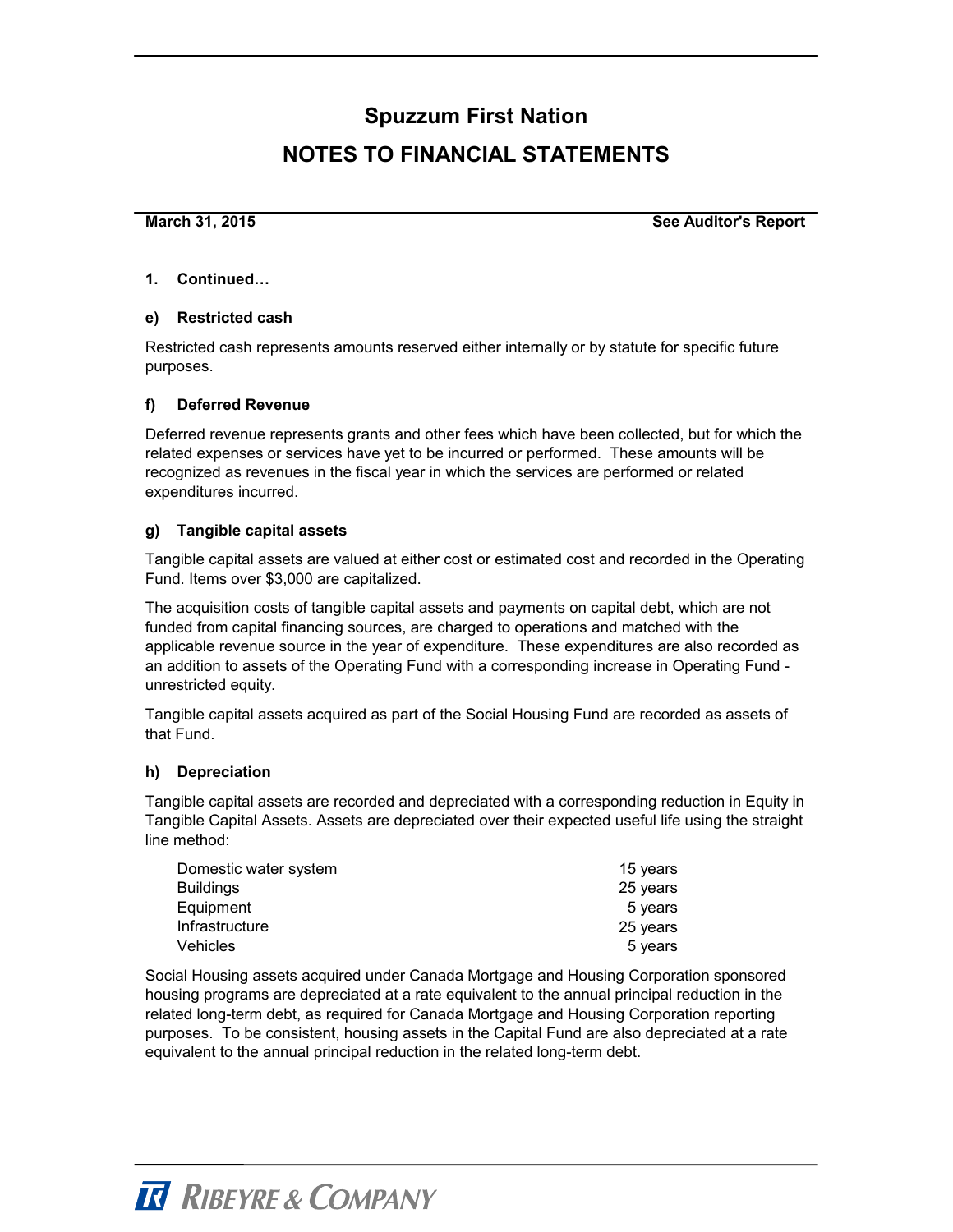# **Spuzzum First Nation NOTES TO FINANCIAL STATEMENTS**

**March 31, 2015**

**See Auditor's Report**

#### **1. Continued…**

#### **i) Non-financial assets**

Tangible capital assets and other non-financial assets are accounted for as assets by the Spuzzum First Nation because they can be used to provide services in future periods. These assets do not normally provide resources to discharge the liabilities of the Spuzzum First Nation unless they are sold.

#### **j) Revenue recognition**

Revenue is recognized as it becomes receivable under the terms of the applicable funding agreements. Funding received under funding arrangements that relate to a subsequent fiscal period is reflected as deferred revenue in the year of receipt and classified as such on the Statement of Financial Position.

#### **k) Use of estimates**

The preparation of financial statements in conformity with Canadian generally accepted accounting principles requires management to make estimates and assumptions that affect the reported amounts of assets and liabilities at the date of the financial statements and reported amounts of revenues and expenditures during the reported period. Actual results could differ from the estimates.

#### **2. ECONOMIC DEPENDANCE**

The Spuzzum First Nation receives a major portion of its revenue pursuant to a funding arrangement with Aboriginal Affairs and Northern Development Canada .

#### **3. ACCOUNTS RECEIVABLE**

|                                                    |   | 2015      |   | 2014            |
|----------------------------------------------------|---|-----------|---|-----------------|
|                                                    |   |           |   |                 |
| Aboriginal Affairs and Northern Development Canada | S | 47,856    | S | 42,688          |
| Nlaka'pamux Nation Services Society                |   | 10,758    |   | $\qquad \qquad$ |
| Other                                              |   | 28,823    |   | 34.870          |
| Nation members loans                               |   | 266,092   |   | 261,375         |
| Nation members loans allowance                     |   | (266,092) |   | (261, 375)      |
| Nation members rent                                |   | 219,056   |   | 219,056         |
| Nation members rent allowance                      |   | (219,056) |   | (219, 056)      |
|                                                    |   |           |   |                 |
|                                                    |   | 87,437    |   | 77,558          |

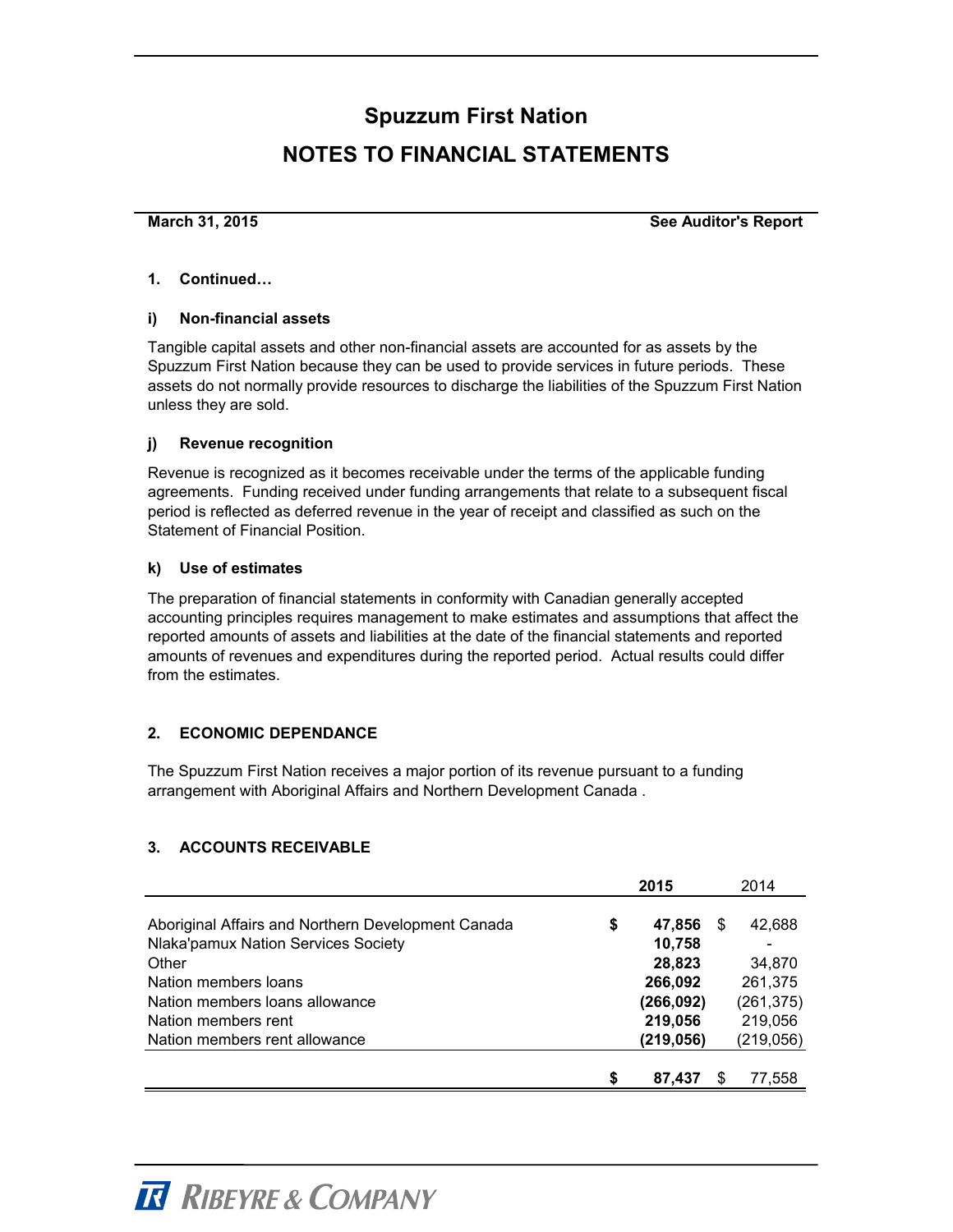### **NOTES TO FINANCIAL STATEMENTS**

| March 31, 2015                                                                                          |   |                    |   | <b>See Auditor's Report</b> |
|---------------------------------------------------------------------------------------------------------|---|--------------------|---|-----------------------------|
| <b>INVESTMENTS</b>                                                                                      |   |                    |   |                             |
| Investments consist of the following:                                                                   |   | 2015               |   | 2014                        |
| All Nations Trust Company,<br>8,400 Class A shares, at cost                                             | S | 5,600              | S | 5,600                       |
| Skuzzy Creek Power Station,<br>17.3% interest in common shares                                          |   | 10,375             |   | 10,375                      |
| Southern Nlaka'pamux Forestry Resources Ltd.,<br>6 Common shares at cost of \$1 each (20% interest) and |   |                    |   |                             |
| advances of \$15,994<br>Less allowance for impairment                                                   |   | 16,000<br>(16,000) |   | 16,000<br>(16,000)          |
|                                                                                                         |   |                    |   |                             |
|                                                                                                         |   | 15,975             | Ъ | 15,975                      |

#### **5. TRUST MONEYS**

The Ottawa Trust accounts arise from moneys derived from capital or revenue sources as outlined in Section 62 of the Indian Act. These funds are held in trust in the Consolidated Revenue Fund of the Government of Canada and are subject to audit by the Office of the Auditor General of Canada. The management of these funds is primarily governed by Sections 63 and 69 of the Indian Act.

#### **6. LONG-TERM DEBT**

|                                                                        |                                                                                                                             |        | 2015 |  | 2014 |
|------------------------------------------------------------------------|-----------------------------------------------------------------------------------------------------------------------------|--------|------|--|------|
| certain assets and a Ministerial Guarantee.                            | Mortgage payable with monthly payments of \$1,143 including<br>interest at 2.97% per annum is due April 1, 2016, secured by |        |      |  |      |
| Scheduled principal repayments for the next five years are as follows: |                                                                                                                             |        |      |  |      |
| 2016                                                                   |                                                                                                                             | 11,836 |      |  |      |
| 2017                                                                   |                                                                                                                             | 56,733 |      |  |      |
| 2018                                                                   |                                                                                                                             |        |      |  |      |
| 2019                                                                   |                                                                                                                             |        |      |  |      |
| 2020                                                                   |                                                                                                                             |        |      |  |      |
|                                                                        | \$                                                                                                                          | 68,569 |      |  |      |

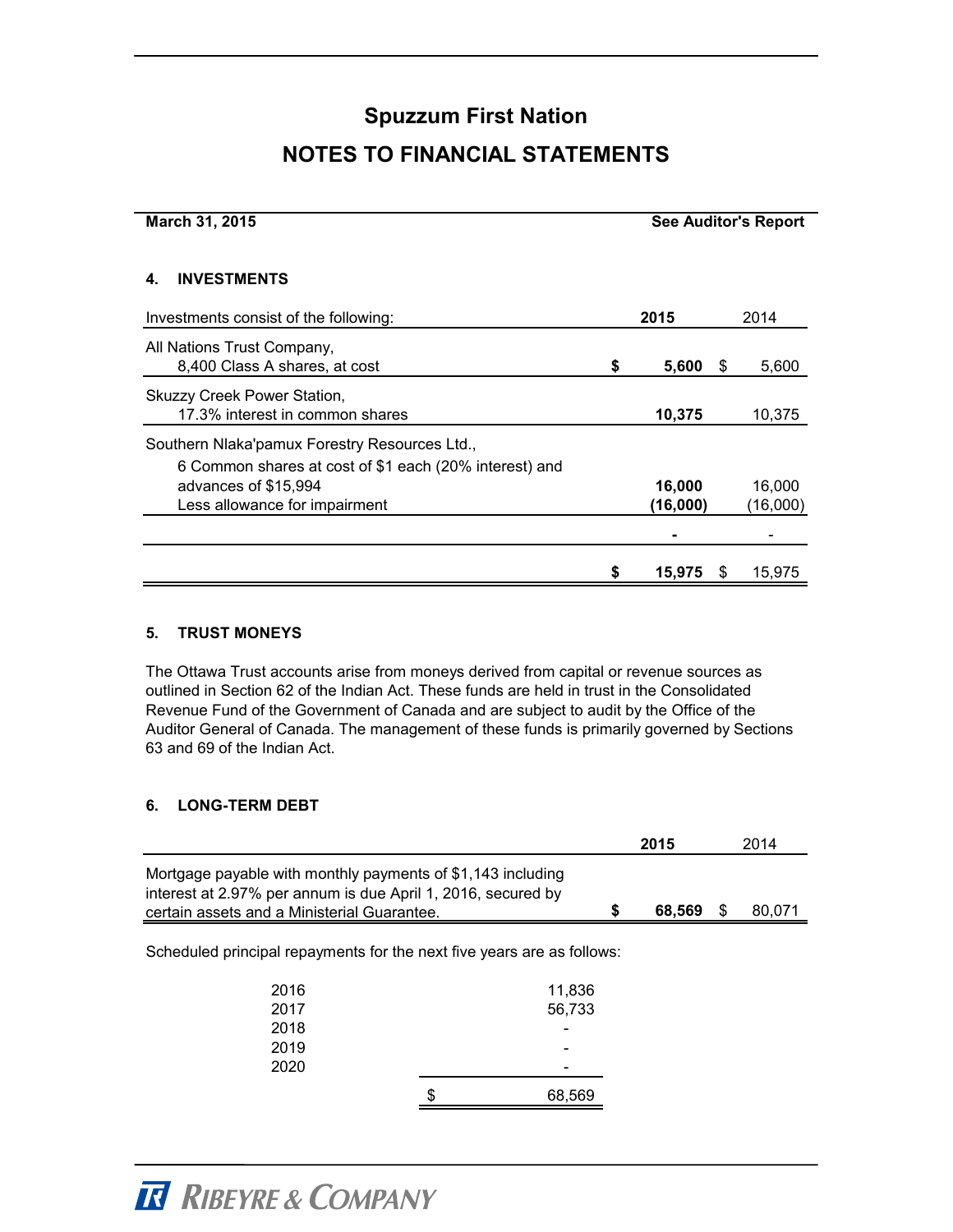### **NOTES TO FINANCIAL STATEMENTS**

**March 31, 2015**

**See Auditor's Report**

#### **7. Tangible Capital Assets**

|                              |                          |           |                                |                       | 2015                                                          |            |                          |                                                                                   |                          | 2014              |
|------------------------------|--------------------------|-----------|--------------------------------|-----------------------|---------------------------------------------------------------|------------|--------------------------|-----------------------------------------------------------------------------------|--------------------------|-------------------|
|                              | <b>Beginning</b><br>Cost |           | <b>Additions Disposals</b>     | <b>Ending</b><br>Cost | <b>Beginning</b><br><b>Accumulated</b><br><b>Depreciation</b> |            |                          | <b>Ending</b><br><b>Accumulated</b><br><b>Depreciation Disposals Depreciation</b> | <b>Net Book</b><br>Value | Net Book<br>Value |
| Capital Fund                 |                          |           |                                |                       |                                                               |            |                          |                                                                                   |                          |                   |
| Land                         | \$<br>37,000             | - \$      | \$<br>$\overline{\phantom{0}}$ | \$<br>37,000          | - \$                                                          | \$         | \$                       | \$                                                                                | \$<br>37,000             | 37,000<br>\$      |
| Domestic water system        | 2,344,613                | 410,070   | $\overline{\phantom{a}}$       | 2,754,683             | (2, 242, 420)                                                 | (115, 862) | -                        | (2,358,282)                                                                       | 396,401                  | 102,193           |
| <b>Buildings</b>             | 897,161                  |           | $\overline{\phantom{a}}$       | 897.161               | (299, 590)                                                    | (35, 887)  | $\overline{\phantom{0}}$ | (335, 477)                                                                        | 561,684                  | 597,571           |
| Infrastructure               | 133,821                  |           |                                | 133,821               | (18,018)                                                      | (5,353)    |                          | (23,371)                                                                          | 110,450                  | 115,803           |
| Equipment                    | 344,670                  | 32,922    | (10, 762)                      | 366,830               | (335,760)                                                     | (5,272)    | (10,762)                 | (330,270)                                                                         | 36,560                   | 8,910             |
| Vehicles                     | 83,158                   | 22,900    | (83, 158)                      | 22,900                | (83, 158)                                                     | (2, 290)   | (83, 158)                | (2,290)                                                                           | 20,610                   |                   |
|                              | 3,840,423                | 465,892   | (93, 920)                      | 4,212,395             | (2,978,946)                                                   | (164,664)  | (93, 920)                | (3,049,690)                                                                       | 1,162,705                | 861,477           |
|                              |                          |           |                                |                       |                                                               |            |                          |                                                                                   |                          |                   |
| Social Housing Fund          |                          |           |                                |                       |                                                               |            |                          |                                                                                   |                          |                   |
| Buildings and infrastructure | 278,436                  |           |                                | 278,436               | (198, 365)                                                    | (11,502)   |                          | (209, 867)                                                                        | 68,569                   | 80,071            |
|                              | \$4,118,859              | \$465,892 | \$(93,920)                     | \$4,490,831           | $(3, 177, 311)$ \$<br>\$                                      |            |                          | $(176, 166)$ \$ $(93, 920)$ \$ $(3, 259, 557)$ \$1,231,274                        |                          | 941,548<br>\$     |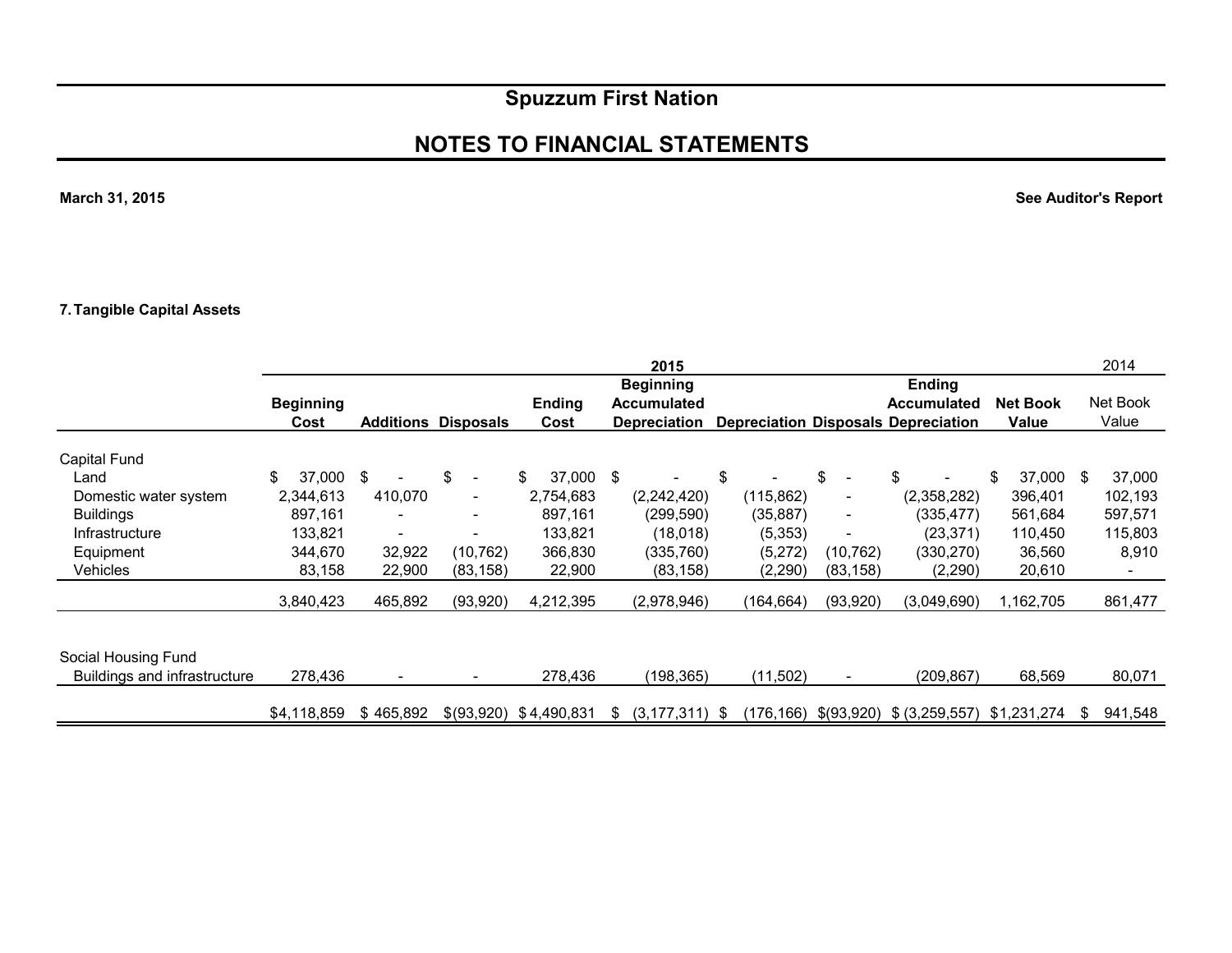### **NOTES TO FINANCIAL STATEMENTS**

| March 31, 2015                                     | <b>See Auditor's Report</b> |     |             |  |  |
|----------------------------------------------------|-----------------------------|-----|-------------|--|--|
| <b>ACCUMULATED SURPLUS</b><br>8.                   |                             |     |             |  |  |
|                                                    | 2015                        |     | 2014        |  |  |
| Accumulated Surplus is comprised of the following: |                             |     |             |  |  |
| <b>Restricted surpluses</b>                        |                             |     |             |  |  |
| <b>Trust Fund</b>                                  | \$<br>708,409               | \$. | 691,113     |  |  |
| CMHC subsidy surplus reserve                       |                             |     | 1,511       |  |  |
| Unrestricted surplus                               | 1,590,360                   |     | 965,850     |  |  |
|                                                    | 2,298,769                   |     | \$1,658,474 |  |  |

#### **9. REPLACEMENT RESERVE FUND**

In accordance with the terms and conditions of the "Operating Agreement" with Canada Mortgage and Housing Corporation, Spuzzum First Nation Social Housing must set aside funds annually for the non-annual expenditures of the Program for the repair, maintenance and replacement of worn out assets.

As at March 31, 2015, the Replacement Reserve Fund was fully funded (2014 deficiency - \$17,494).

#### **10. BUDGET INFORMATION**

The budget information disclosed has been approved by the Spuzzum First Nation Chief and Council. Individual program operations not showing budget information does not mean budgets were not prepared but rather that their amounts were not readily determinable.